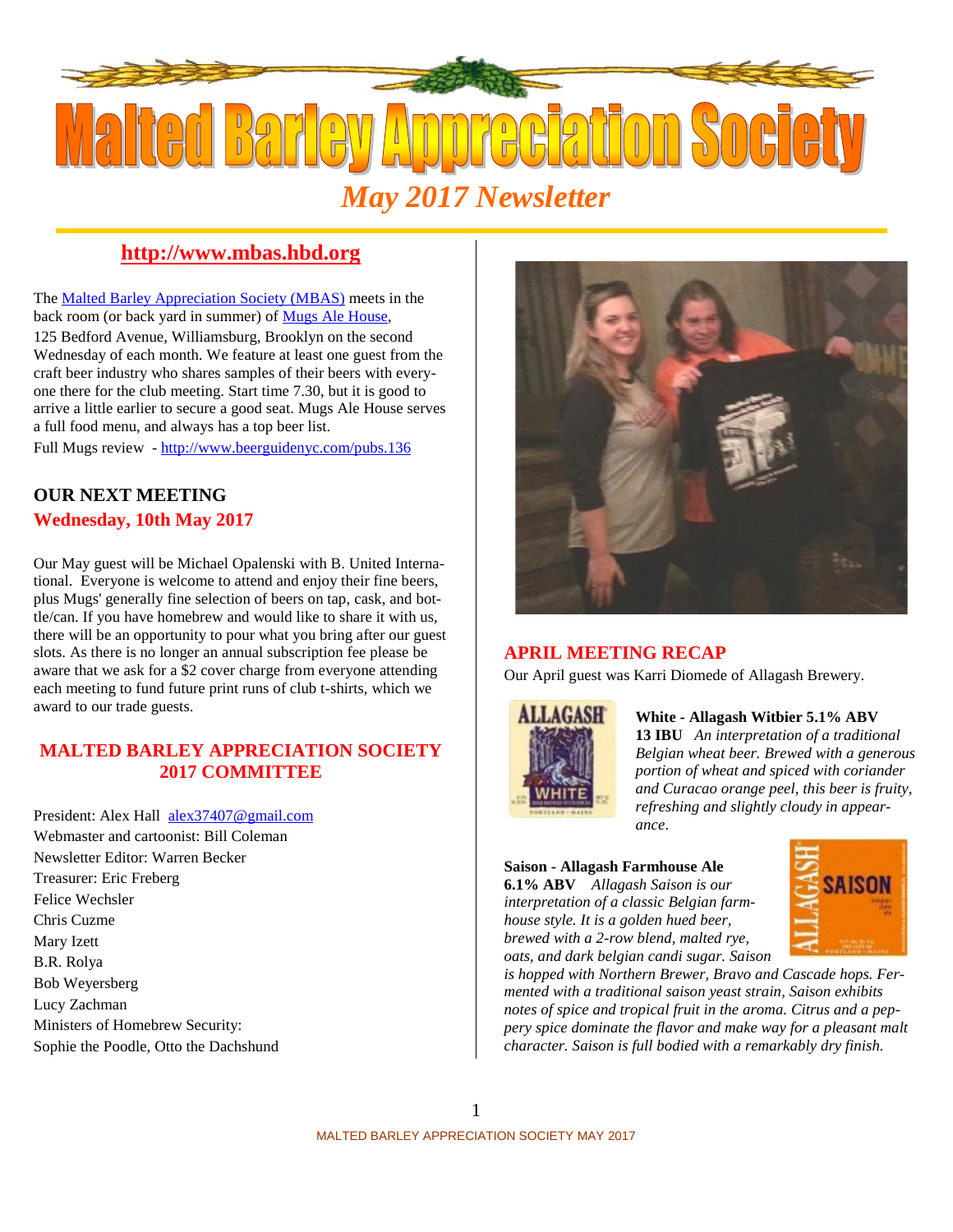

**Hoppy Table Beer Allagash Patersbier**

**4.8%** *ABV Allagash Hoppy Table Beer is inspired by the Belgian tradition of "biere de table" - low ABV, easily drinkable beers brewed for a wide variety of settings. This beer is brewed with our 2-row malt blend, Maris Otter malt, and oats, then lightly spiced with a subtle addition of coriander,*

*and fermented with our house yeast. Hoppy Table Beer is hopped with Chinook, Cascade, Comet, and Azacca hops, and dry hopped with more Comet and Azacca. This straw-colored, light bodied beer has aromas of citrus and grapefruit, flavors of pine and stone fruit, and finishes clean with a slight bitterness.*











MALTED BARLEY APPRECIATION SOCIETY MAY 2017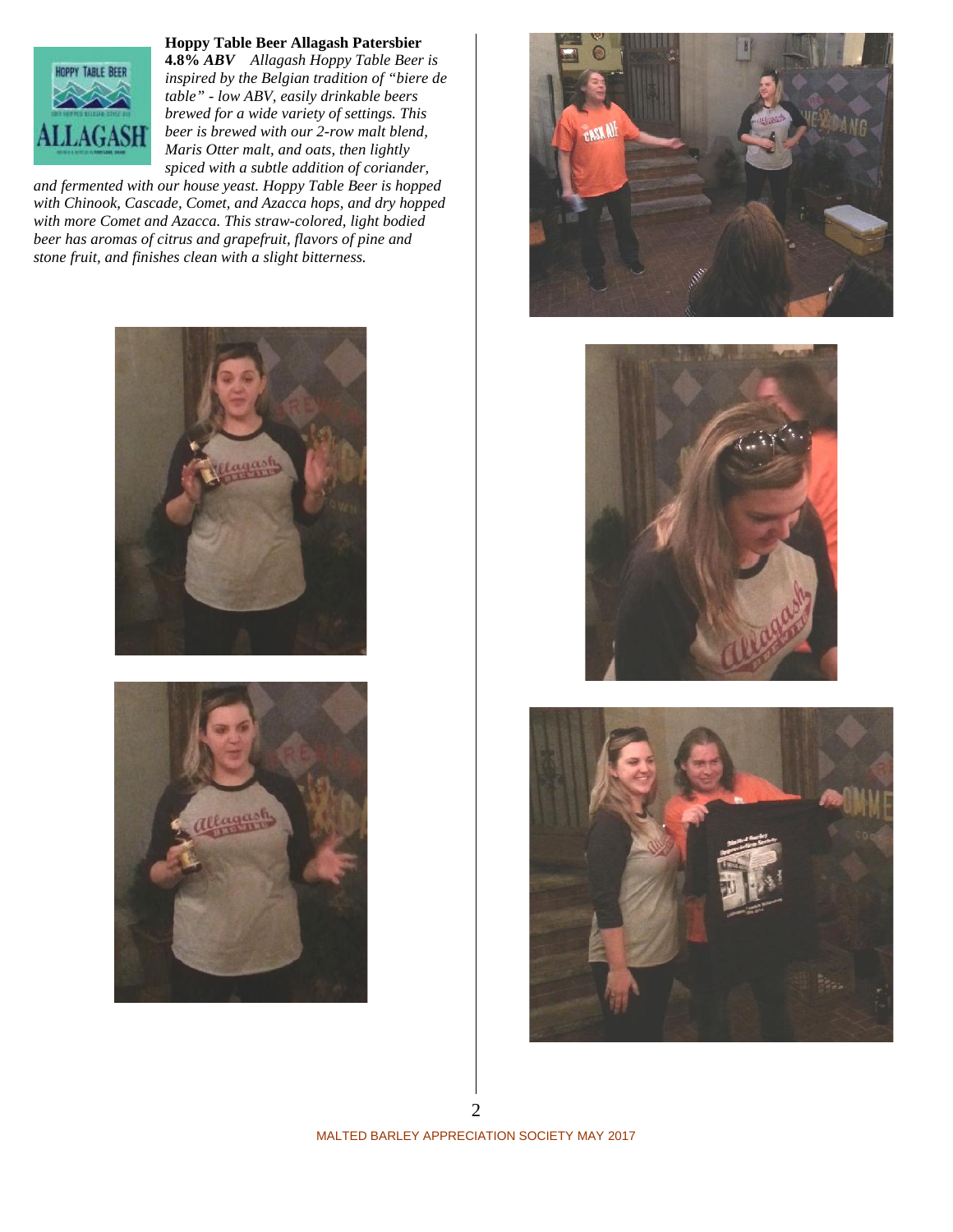







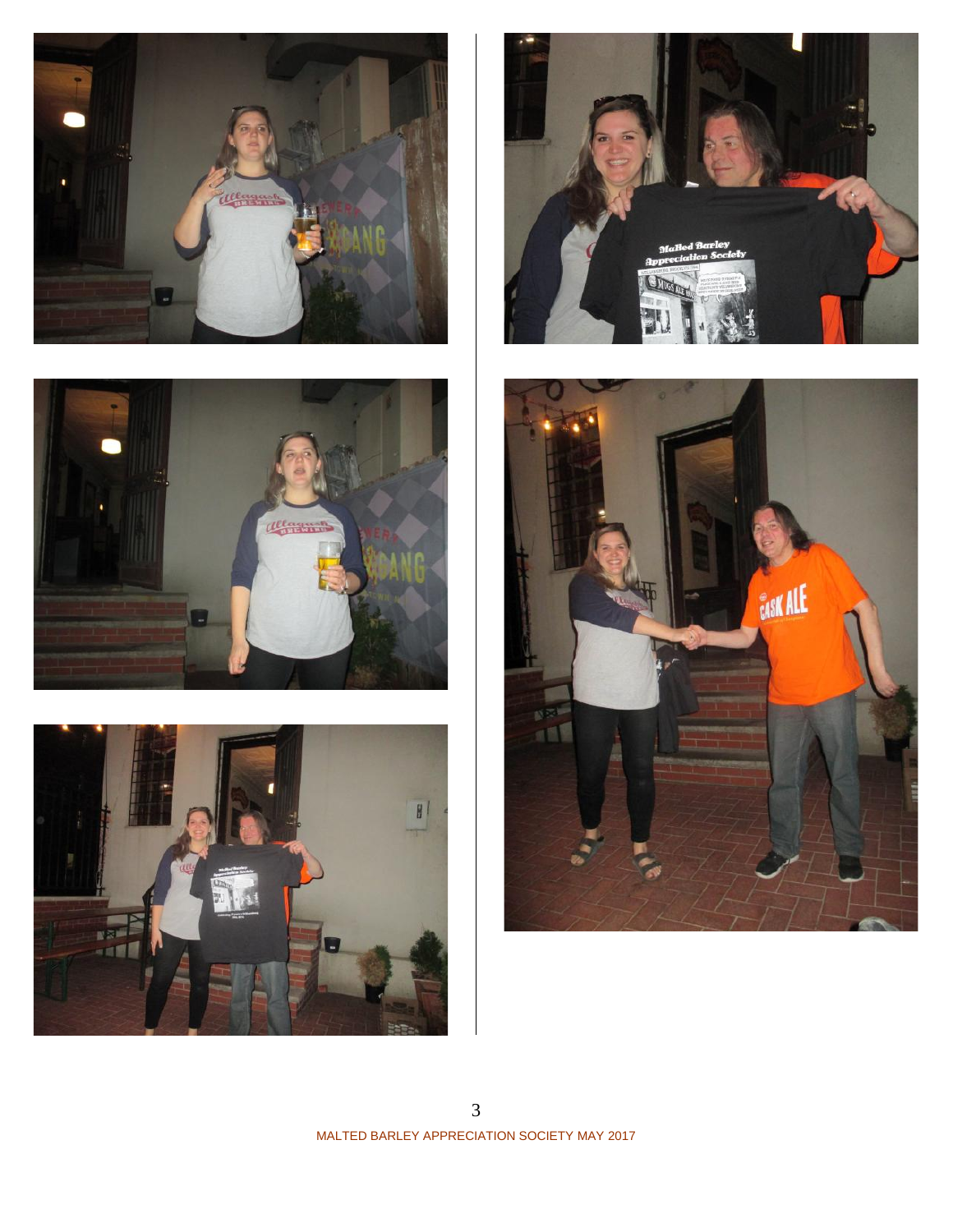